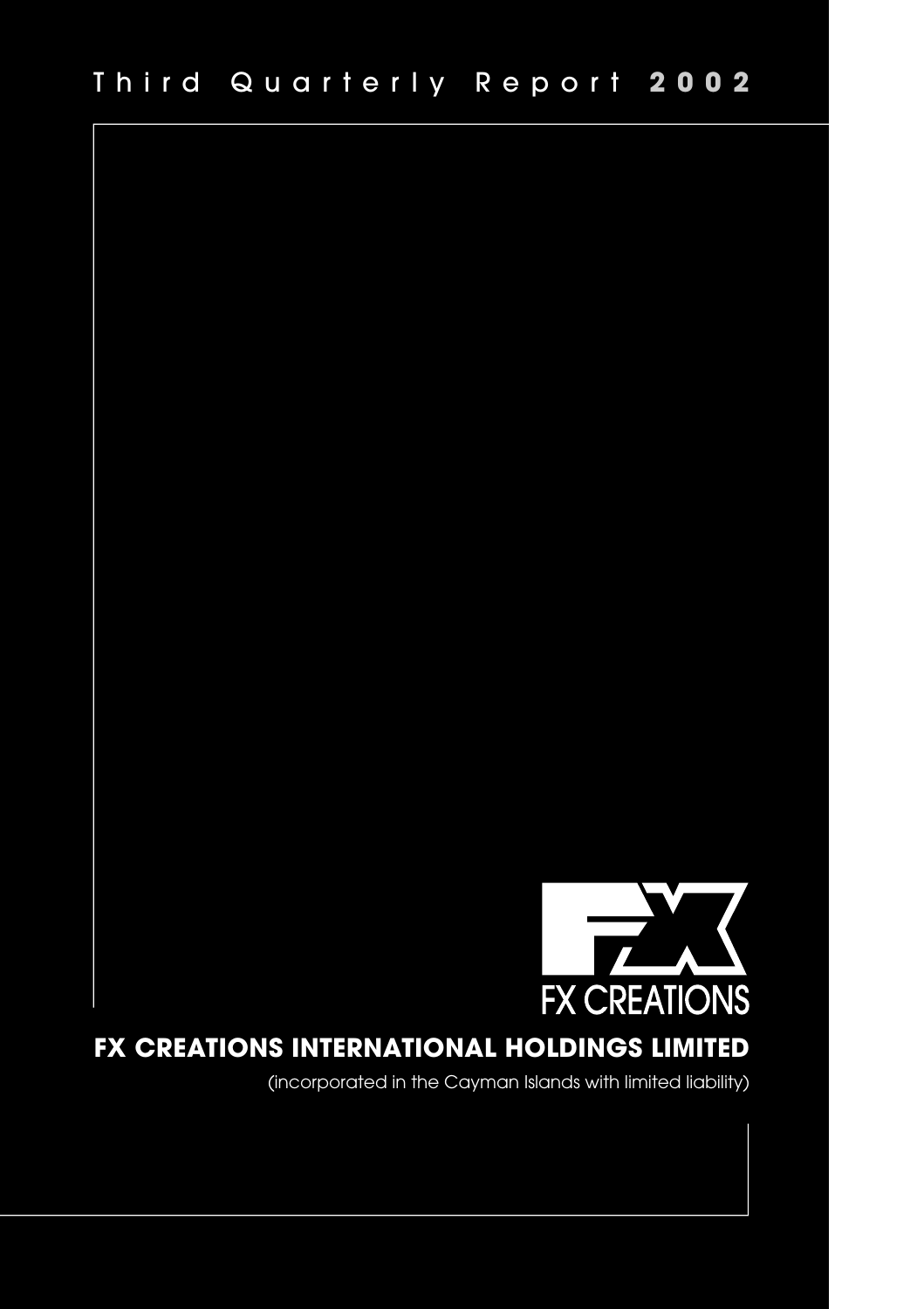# **CHARACTERISTICS OF THE GROWTH ENTERPRISE MARKET (''GEM'') OF THE STOCK EXCHANGE OF HONG KONG LIMITED (THE ''STOCK EXCHANGE'')**

**GEM has been established as a market designed to accommodate companies to which a high investment risk may be attached. In particular, companies may list on GEM with neither a track record of profitability nor any obligation to forecast future profitability. Furthermore, there may be risks arising out of the emerging nature of companies listed on GEM and the business sectors or countries in which the companies operate. Prospective investors should be aware of the potential risks of investing in such companies and should make the decision to invest only after due and careful consideration. The greater risk profile and other characteristics of GEM mean that it is a market more suited to professional and other sophisticated investors.**

**Given the emerging nature of companies listed on GEM, there is a risk that securities traded on GEM may be more susceptible to high market volatility than securities traded on the Main Board and no assurance is given that there will be a liquid market in the securities traded on GEM.**

**The principal means of information dissemination on GEM is publication on the Internet website operated by the Stock Exchange. Listed companies are not generally required to issue paid announcements in gazetted newspapers. Accordingly, prospective investors should note that they need to have access to the GEM website in order to obtain up-to-date information on GEM-listed issuers.**

*The Stock Exchange takes no responsibility for the contents of this report, makes no representation as to its accuracy or completeness and expressly disclaims any liability whatsoever for any loss howsoever arising from or in reliance upon the whole or any part of the contents of this report.*

*This report, for which the directors of FX Creations International Holdings Limited collectively and individually accept full responsibility, includes particulars given in compliance with the Rules Governing the Listing of Securities on GEM of the Stock Exchange (the ''GEM Listing Rules'') for the purpose of giving information with regard to FX Creations International Holdings Limited. The directors, having made all reasonable enquiries, confirm that, to the best of their knowledge and belief: (1) the information contained in this report is accurate and complete in all material respects and not misleading; (2) there are no other matters the omission of which would make any statement in this report misleading; and (3) all opinions expressed in this report have been arrived at after due and careful consideration and are founded on bases and assumptions that are fair and reasonable.*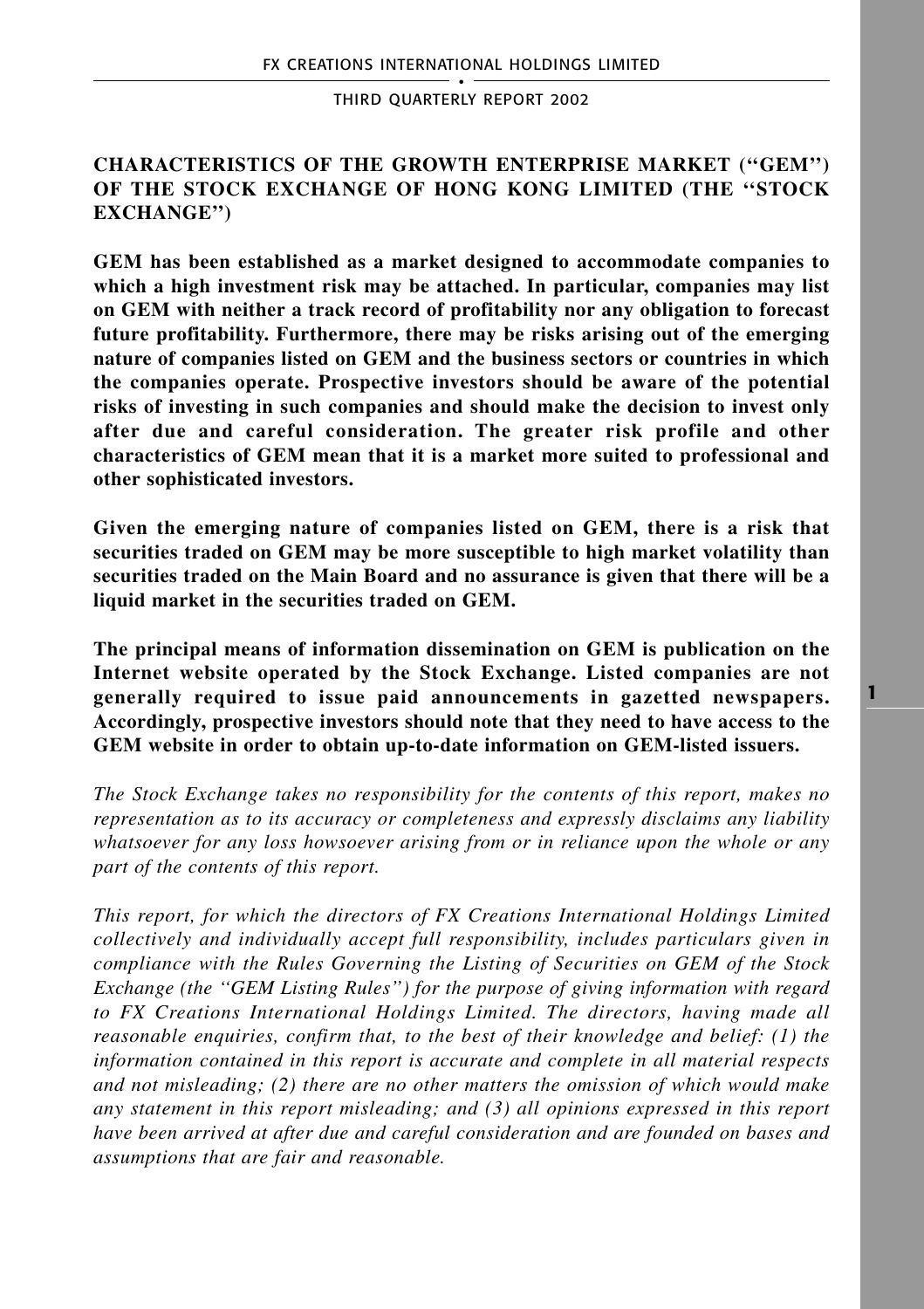# **RESULTS**

The board of directors (the ''Directors'') of FX Creations International Holdings Limited (the ''Company'') herein presents the unaudited consolidated results of the Company and its subsidiaries (collectively referred to as the ''Group'') for the three months and nine months ended 31st December, 2002 together with the comparative unaudited figures for the corresponding periods in 2001 as follows:

|                                                                                      |                | Nine months ended<br>31st December,             |           | Three months ended<br>31st December, |          |
|--------------------------------------------------------------------------------------|----------------|-------------------------------------------------|-----------|--------------------------------------|----------|
|                                                                                      |                | 2002                                            | 2001      | 2002                                 | 2001     |
|                                                                                      | <b>Notes</b>   | <b>HK\$'000</b>                                 | HK\$'000  | <b>HK\$'000</b>                      | HK\$'000 |
| <b>TURNOVER</b>                                                                      | $\overline{c}$ | 42,893                                          | 35,857    | 15,779                               | 11,955   |
| Cost of goods sold                                                                   |                | (18, 452)                                       | (12,513)  | (6,795)                              | (4,360)  |
| Gross profit                                                                         |                | 24,441                                          | 23,344    | 8,984                                | 7,595    |
| Other revenue                                                                        |                | 484                                             | 138       | $\overline{2}$                       | $\tau$   |
| Selling and distribution costs                                                       |                | (13,608)                                        | (12, 549) | (4, 813)                             | (3,168)  |
| Administrative expenses                                                              |                | (9,504)                                         | (9,279)   | (3,585)                              | (3,550)  |
| PROFIT FROM OPERATING<br><b>ACTIVITIES</b>                                           |                | 1,813                                           | 1,654     | 588                                  | 884      |
| Finance costs                                                                        |                | (515)                                           | (263)     | (163)                                | (69)     |
| PROFIT BEFORE TAX                                                                    |                | 1,298                                           | 1,391     | 425                                  | 815      |
| Tax                                                                                  | $\mathfrak{Z}$ | (208)                                           | (223)     | (66)                                 | (138)    |
| NET PROFIT FROM ORDINARY<br><b>ACTIVITIES ATTRIBUTABLE</b><br><b>TO SHAREHOLDERS</b> |                | 1,090                                           | 1,168     | 359                                  | 677      |
| <b>DIVIDEND</b>                                                                      | 5              |                                                 |           |                                      |          |
| <b>EARNINGS PER SHARE</b>                                                            | $\overline{4}$ |                                                 |           |                                      |          |
| <b>Basic</b>                                                                         |                | HK0.30 cent HK0.42 cent HK0.09 cent HK0.24 cent |           |                                      |          |
| Diluted                                                                              |                | N/A                                             | N/A       | N/A                                  | N/A      |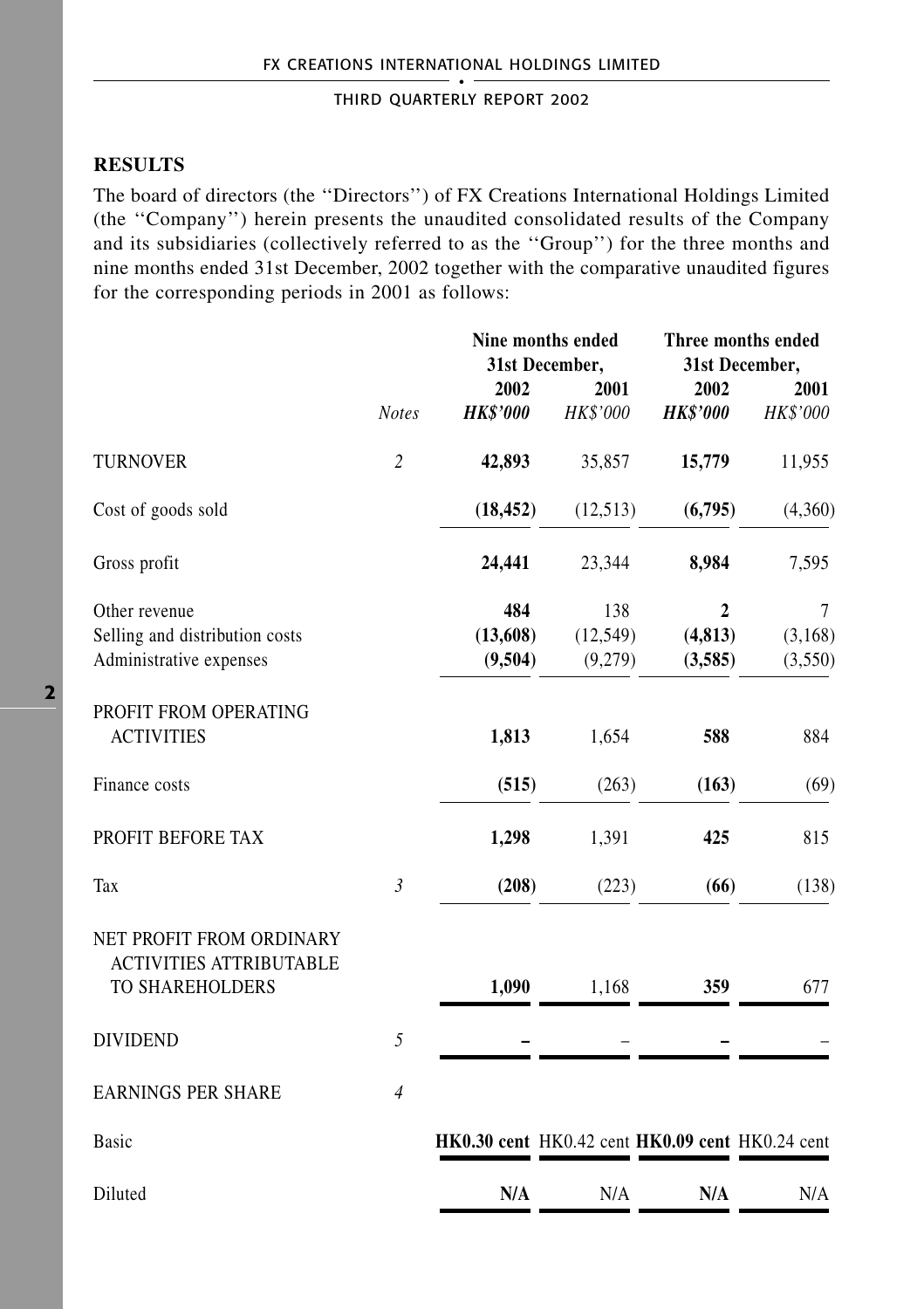*Notes:*

### **1. GROUP REORGANISATION AND BASIS OF PRESENTATION**

The Company was incorporated in the Cayman Islands on 10th January, 2002 as an exempted company with limited liability under the Companies Law (2001 Second Revision) of the Cayman Islands.

Pursuant to a reorganisation scheme (the ''Group Reorganisation'') to rationalise the structure of the Company and its subsidiaries (hereinafter collectively referred to as the ''Group'') in preparation for the listing of the Company's shares on GEM, the Company acquired the entire issued share capital of Resource Base Enterprises Limited and became the holding company of the subsidiaries comprising the Group on 2nd May, 2002. Details of the Group Reorganisation are set out in the Company's prospectus dated 8th May, 2002. The Shares of the Company (the ''Shares'') were listed on GEM on 21st May, 2002.

The unaudited consolidated results and the comparative unaudited pro forma combined results have been prepared using the merger basis of accounting as a result of the Group Reorganisation. On this basis, the Company has been treated as the holding company of its subsidiaries since their respective dates of incorporation rather than from the date of their acquisition pursuant to the Group Reorganisation. Accordingly the unaudited consolidated/ combined results of the Group for the three months and nine months ended 31st December, 2001 and 2002 included the results of the Company and its subsidiaries with effect from 1st April, 2001 and 2002 respectively as if the current Group structure has been in existence throughout the periods.

In the opinion of the Directors, the unaudited consolidated/combined results prepared on the above basic present fairly the results of the Group as a whole.

All significant transactions and balances within the Group have been eliminated on consolidation/ combination.

### **2. TURNOVER**

Turnover represents the aggregate of the net invoiced value of goods sold, after allowances for returns and trade discounts.

|           | Nine months ended<br>31st December, |                 | Three months ended<br>31st December, |                 |
|-----------|-------------------------------------|-----------------|--------------------------------------|-----------------|
|           | 2002                                | 2001            | 2002                                 | 2001            |
|           | <b>HK\$'000</b>                     | <b>HK\$'000</b> | <b>HK\$'000</b>                      | <b>HK\$'000</b> |
| Turnover  |                                     |                 |                                      |                 |
| Retail    | 25,419                              | 25,770          | 9,200                                | 8,219           |
| Wholesale | 17,474                              | 10,087          | 6,579                                | 3,736           |
|           | 42.893                              | 35,857          | 15.779                               | 11.955          |

### **3. TAX**

Hong Kong profits tax for the three months and nine months ended 31st December, 2002 has been provided at the rate of 16% (three months and nine months ended 31st December, 2001: 16%) on the estimated assessable profits arising in Hong Kong during the period. Taxes on profit assessable overseas have been calculated at the rates of tax prevailing in the countries in which the Group operates, based on existing legislation, interpretation and practices in respect thereof.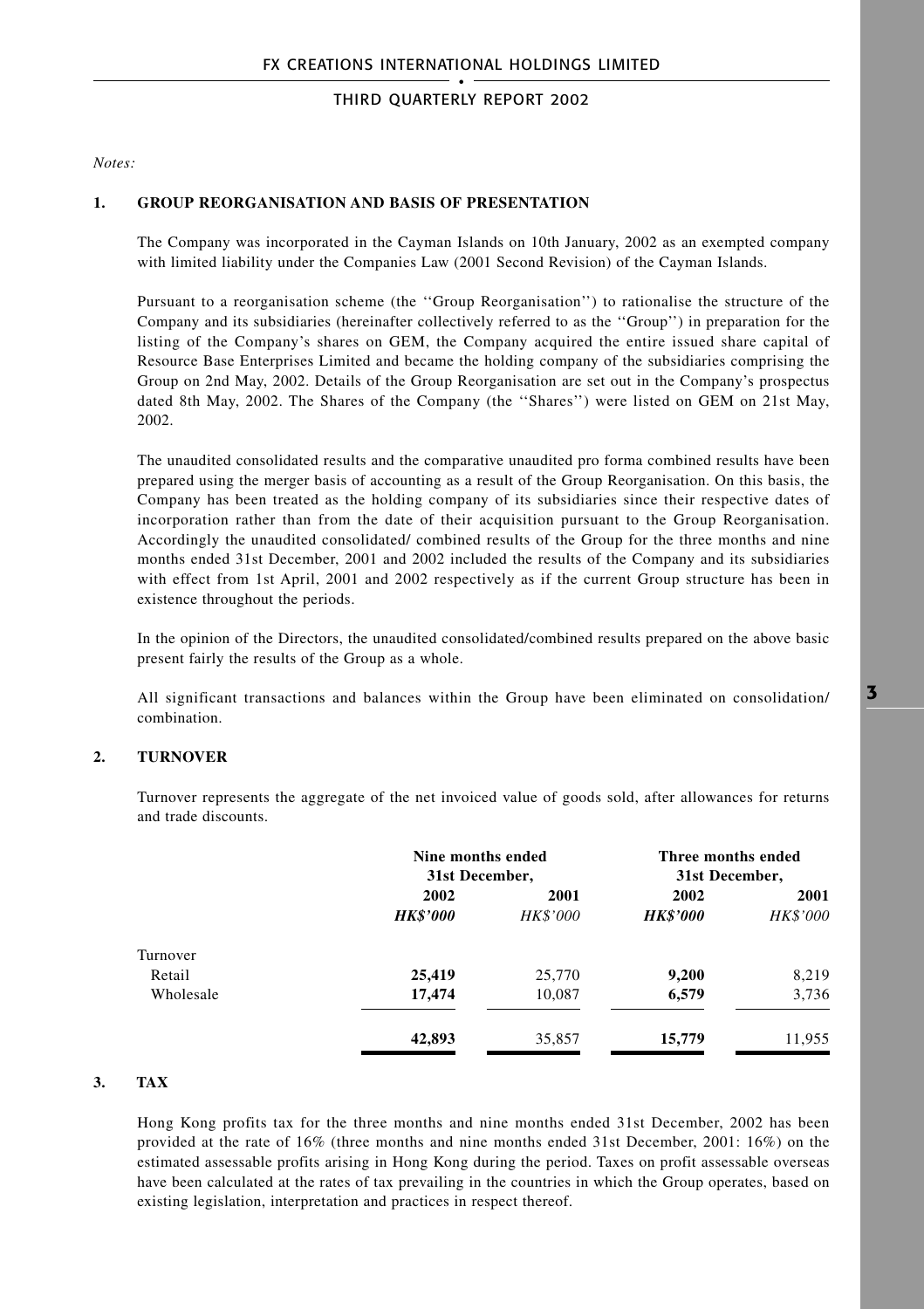### **4. EARNINGS PER SHARE**

The calculation of basic earnings per share for the three months and nine months ended 31st December, 2002 is based on the unaudited net profit from ordinary activities attributable to shareholders for the three months and nine months ended 31st December, 2002 of approximately HK\$359,000 and HK\$1,090,000 respectively (three months and nine months ended 31st December, 2001: HK\$677,000 and HK\$1,168,000 respectively) and the weighted average of 400,000,000 and 360,219,000 shares respectively in issue during the three months and nine months ended 31st December, 2002 (pro forma number of shares in issue for the three months and nine months ended 31st December, 2001: 280,000,000 shares).

Diluted earnings per share for the three months and nine months ended 31st December, 2001 and 2002 have not been disclosed as no diluting events existed during those periods.

#### **5. DIVIDENDS**

The Directors do not recommend the payment of an interim dividend for the three months and nine months ended 31st December, 2002 (three months and nine months ended 31st December, 2001: Nil).

#### **6. RESERVES**

|                                                                                        | <b>Share</b><br>premium<br><b>HK\$'000</b> | <b>Retained</b><br>earnings<br><b>HK\$'000</b> | <b>Total</b><br>HK\$'000    |
|----------------------------------------------------------------------------------------|--------------------------------------------|------------------------------------------------|-----------------------------|
| At 1st April, 2001                                                                     |                                            | 1,782                                          | 1,782                       |
| Net profit for the period                                                              |                                            | 491                                            | 491                         |
| At 30th September, 2001                                                                |                                            | 2,273                                          | 2,273                       |
| Net profit for the period                                                              |                                            | 677                                            | 677                         |
| At 31st December, 2001                                                                 |                                            | 2,950                                          | 2,950                       |
| At 1st April, 2002                                                                     |                                            | 1,702                                          | 1,702                       |
| Issue of shares to public<br>Issue of shares to the pre-IPO Investors                  | 20,250<br>4,867                            |                                                | 20,250<br>4,867             |
| Capitalisation on issue of shares<br>Share issue expenses<br>Net profit for the period | (3, 126)<br>(8, 289)                       | 731                                            | (3, 126)<br>(8, 289)<br>731 |
| At 30th September, 2002                                                                | 13,702                                     | 2,433                                          | 16,135                      |
| Net profit for the period                                                              |                                            | 359                                            | 359                         |
| At 31st December, 2002                                                                 | 13,702                                     | 2,792                                          | 16,494                      |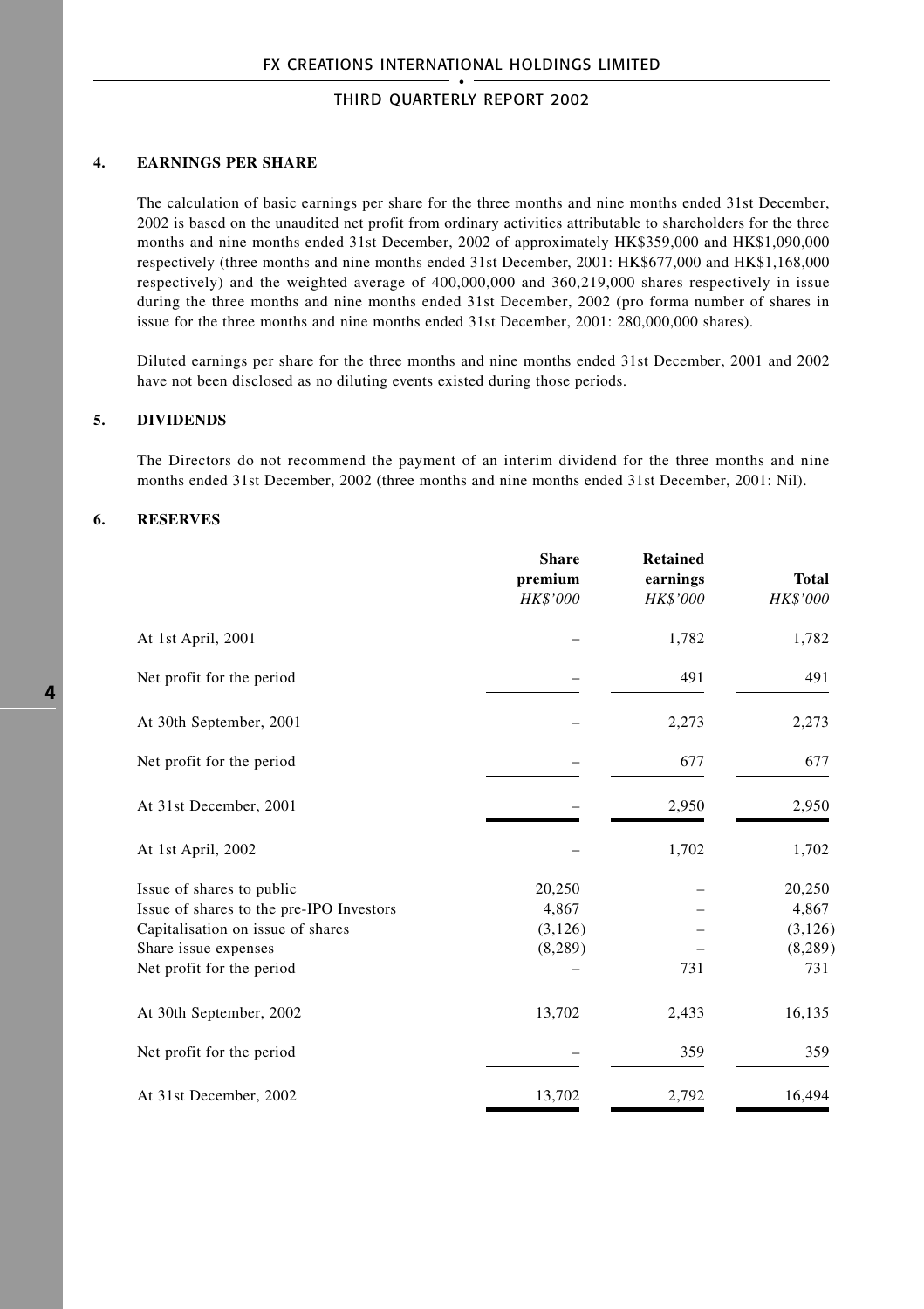# **FINANCIAL REVIEW**

During the nine months ended 31st December, 2002, the Group recorded a turnover of approximately HK\$42.9 million (nine months ended 31st December, 2001: approximately HK\$35.9 million), an increase of approximately 20% as compared to the corresponding period in previous year. The turnover for the nine months ended 31st December, 2002 comprised retail sales and wholesale sales which accounted for approximately 59% and 41% (nine months ended 31st December, 2001: 72% and 28%) of the total turnover respectively.

The increase in turnover was mainly attributable to the increase in sales to wholesalers due to the increase in quantity sold to new and existing customers.

The gross profit margin decreased to approximately 57% from 65% in the corresponding period in previous year. The decrease was mainly attributable to an increase in the proportion of turnover from wholesalers which commanded a lower gross profit margin.

The net profit attributable to shareholders for the nine months ended 31st December, 2002 amounted to approximately HK\$1.1 million (nine months ended 31st December, 2001: approximately HK\$1.2 million), a decrease of approximately 6.7% as compared to the corresponding period in previous year. The decrease was mainly attributable to the decrease in gross profit margin due to increase in the proportion of turnover from wholesalers which commanded a lower gross profit margin and increase in selling and distribution costs due to increase in turnover.

### **BUSINESS REVIEW AND PROSPECTS**

### **General**

The Group is principally engaged in retail sales of bags and accessories under its FX CREATIONS brandname. The bags sold by the Group consist principally of business bags, sports bags, backpacks, handbags and wallets. The accessories sold by the Group include belts, watches, spectacles and umbrellas.

In addition to its own brandname, the Group also commenced to sell products designed by the Group and under the customer brandnames during the three months ended 31st December, 2002. The Group believes that such a strategy will diversify its customer base.

The Group also sells its products to Agents and Distributors for distribution and resale in the PRC, Singapore, Malaysia, Indonesia, Australia, New Zealand, Korea, Japan and Europe markets.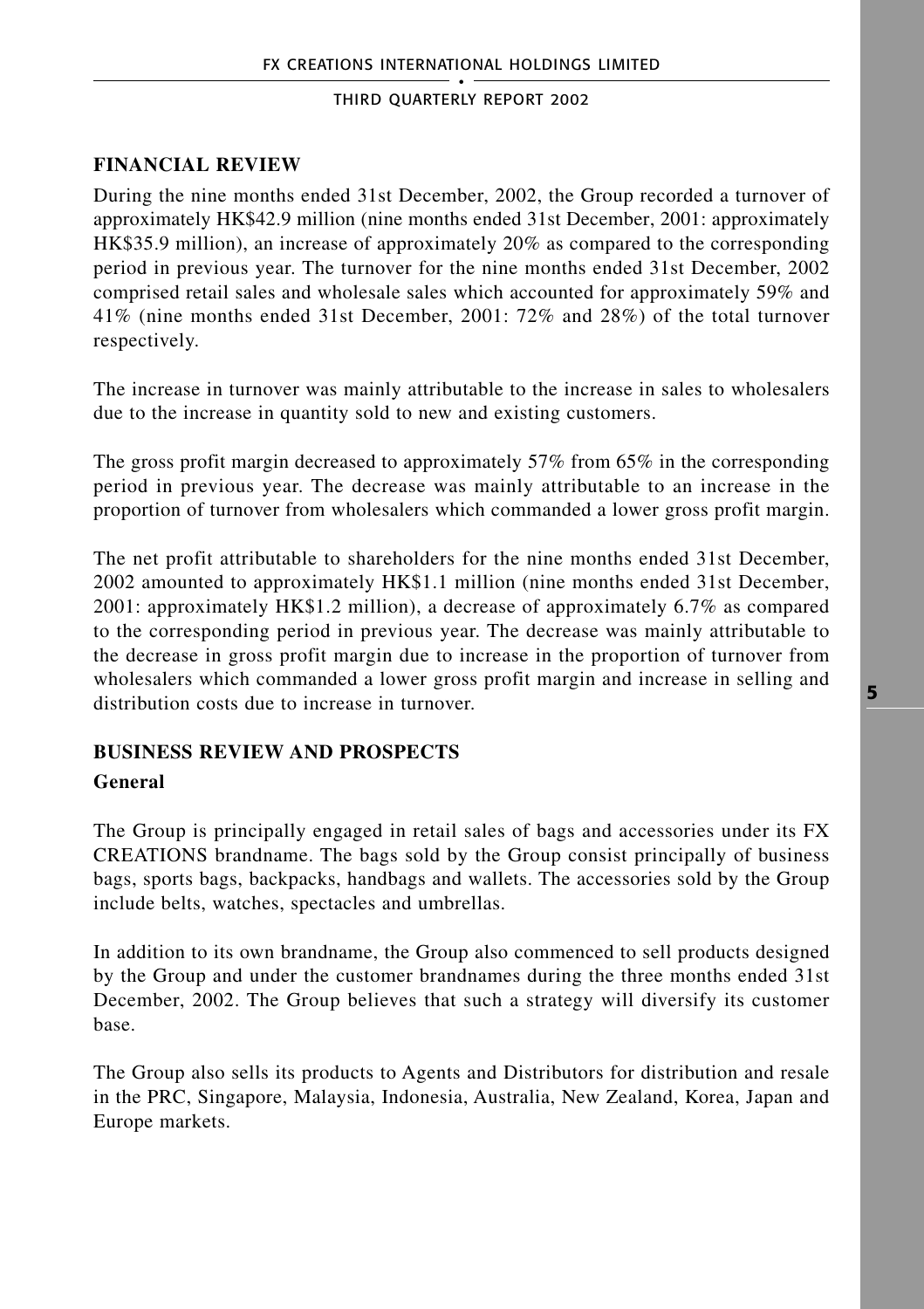### **Business Review**

During the three months ended 31st December, 2002, the Group opened a new retail outlet in Hong Kong. At the same time, the lease of one of the Group's existing outlets expired and the Group did not renew the lease as it was not economically feasible. In Taiwan, the lease of one of the Group's existing outlets expired and the Group did not renew the lease as a new location was identified and set up during the previous quarter.

In addition, the Group also launched a new brand, USU, for bags such as casual bags, briefcase and waist bags. The Group believes such a strategy will broaden the Group's product range.

During the same period, the Group sold products to its Agent in the United Kingdom. The Agent intends to open three retail outlets in the United Kingdom during the year 2003.

### **Prospects**

The Group foresees that the retail environment in Hong Kong and Taiwan to be weak for the year 2003 due to weak domestic demand. To cope with such challenges, the Group will continue to broaden its product base and increase its resources to expand its sales to wholesalers which are based overseas. Nevertheless, the Group is confident of meeting such challenges and opportunities ahead.

### **DIRECTORS' INTERESTS IN SECURITIES**

As at 31st December, 2002, the interests of the directors in the share capital of the Company or its associated corporations, as recorded in the register maintained by the Company pursuant to Section 29 of the Securities (Disclosure of Interests) Ordinance (the ''SDI Ordinance'') were set out below:

|                  |             | <b>Type of interest</b>                                                                               | Number of issued<br>ordinary shares held |  |
|------------------|-------------|-------------------------------------------------------------------------------------------------------|------------------------------------------|--|
| Ng Pak To, Petto | <b>Note</b> | Corporate                                                                                             | 280,000,000                              |  |
|                  |             | Nata: These shares represent a 70% equity interest in the Company and are held by Wise New Management |                                          |  |

*Note:* These shares represent a 70% equity interest in the Company and are held by Wise New Management Limited ("WNML"). The issued share capital of WNML is beneficially owned by Cashtram Associates Limited as to 45%, FX Creations (Holding) Inc. as to 30% and Forge Smart Investments Limited as to 25%. The issued share capital of Cashtram Associates Limited is owned as to 40%, 30%, 20% and 10% by Mr. Ng Pak To, Petto, Mr. Ho Kai Chung, David, Madam Ho Pui Lai and Mr. Tan Yu, Wally, respectively.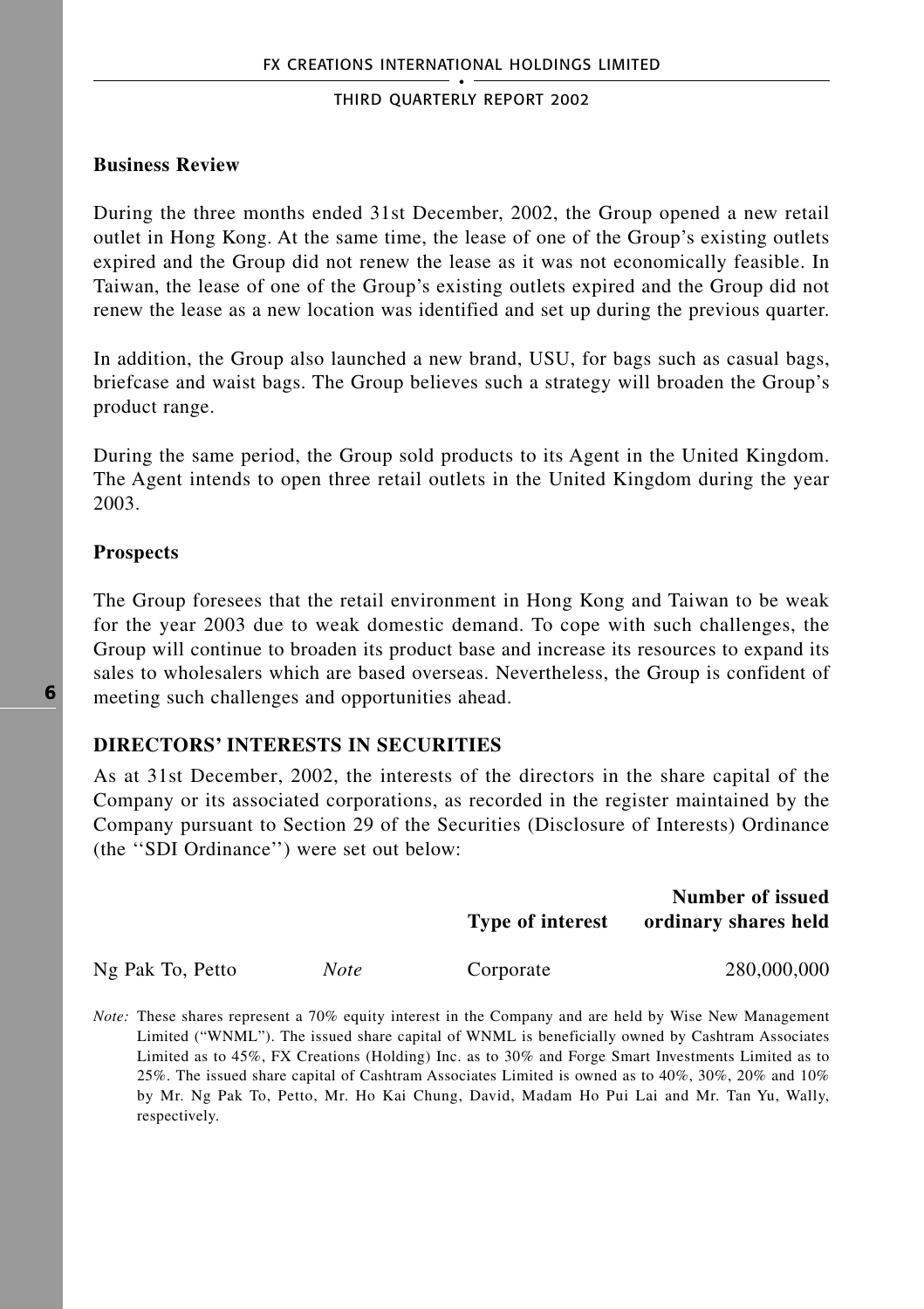Save as disclosed above, as at 31st December, 2002, none of the directors or their associates had any personal, family, corporate or other interest in the issued share capital of the Company or any of its associated corporations as defined in Section 29 of the SDI Ordinance or as otherwise notified to the Company and the Stock Exchange pursuant to the minimum standard of dealings prescribed by the Rules Governing the Listing of Securities on GEM.

## **SUBSTANTIAL SHAREHOLDER**

As at 31st December, 2002, so far as the directors are aware, other then the interests of the directors as disclosed under the heading ''Directors' interests in securities'' above, the register of substantial shareholders maintained by the Company pursuant to Section 16(1) of the SDI Ordinance disclosed no person as having an interest of more than 10% of the nominal value of the Company's issued share capital.

### **SHARE OPTION SCHEME**

The Company operates a share option scheme (the ''Scheme'') for the purpose of recognising significant contributions of specified participants including the employees of the Group to the growth of the Group, by rewarding them with opportunities to obtain an ownership interest in the Company and to further motivate and give an incentive to these persons to continue to contribute to the Group's long term success and prosperity. The Scheme became effective on 21st May, 2002 and, unless otherwise cancelled or amended, will remain in force for ten years from that date.

As at 31st December, 2002, no share options have been granted under the Scheme.

### **DIRECTORS' RIGHTS TO ACQUIRE SECURITIES**

Apart from as disclosed under the heading ''Directors' interests in securities'' and the transactions relating to the Group Reorganisation as disclosed above, at no time since the incorporation of the Company were rights to acquire benefits by means of the acquisition of shares in or debentures of the Company or of any other body corporate granted to any director or their respective spouse or children under 18 years of age, or were any such rights exercised by them; or was the Company, its holding company or any of its subsidiaries a party to any arrangement to enable the directors, their respective spouse or children under 18 years of age to acquire such rights in any other body corporate.

## **PURCHASE, REDEMPTION OR SALES OF THE LISTED SECURITIES OF THE COMPANY**

Since the listing of the Company on GEM on 21st May, 2002 and up to 31st December, 2002, neither the Company, nor any of its subsidiaries has purchased, redeemed or sold any of the Company's listed securities.